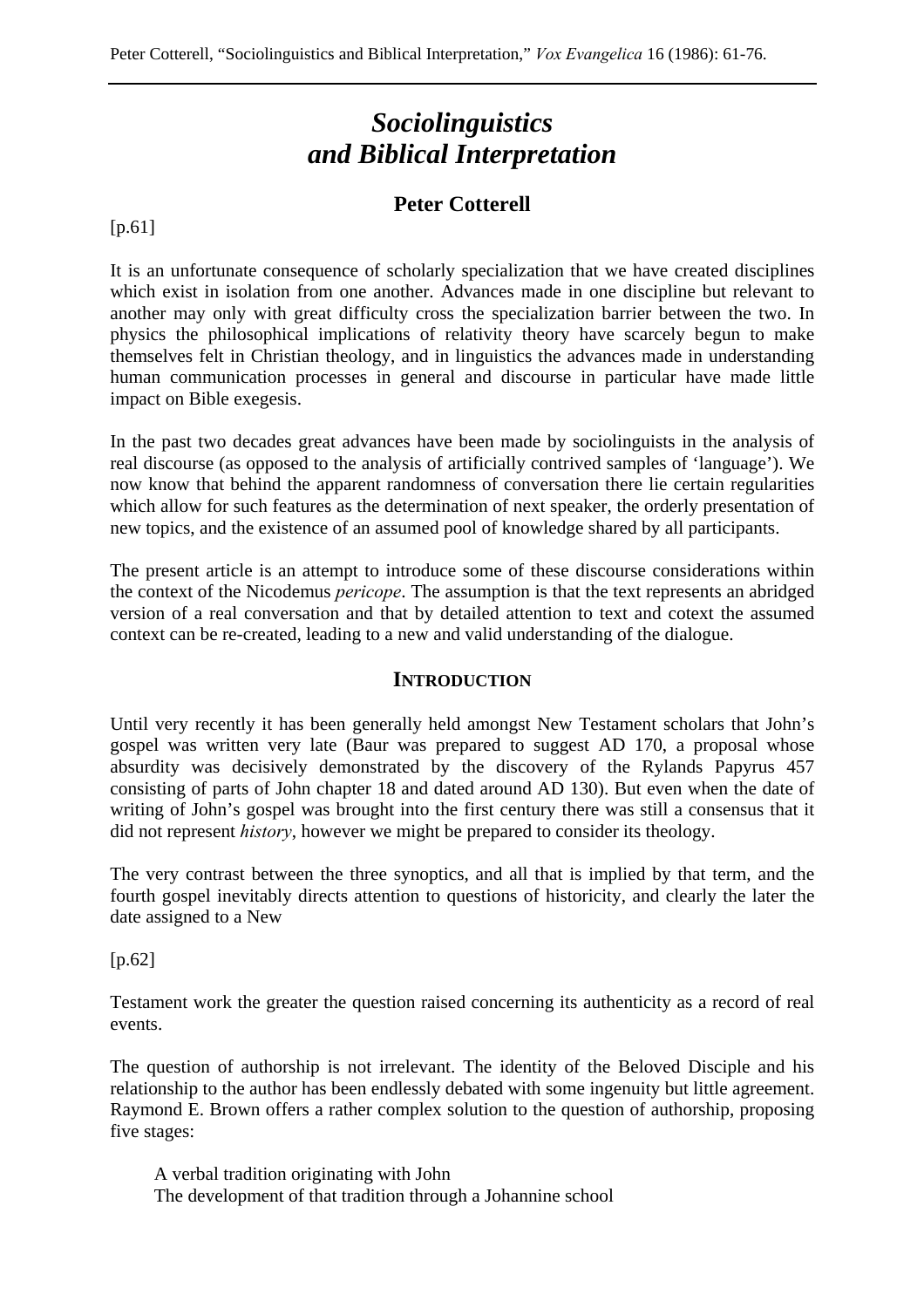The creation of a written version of the developed tradition A revised version A final redaction after the death of  $John<sup>1</sup>$ 

In a striking book published in 1976, *Redating the New Testament*, J. A. T. Robinson undertook a total review of all the evidence assumed to lie behind the currently accepted dating for the New Testament literature. Robinson's revolutionary conclusions, particularly as they related to the four gospels, required much earlier dates than had hitherto been supposed, and brought into question the supposed priority of Mark. His book was followed by a posthumous major work, *The Priority of John*<sup>2</sup> which argued uncompromisingly for a date prior to AD 70.

Robinson himself drew attention to W. F. Albright's comment from 1966, 'All the concrete arguments for a late date for the Johannine literature have now been dissipated', and added as a defiant postscript to *Redating the New Testament* a letter from no less a scholar than C. H. Dodd concurring at least with Robinson's stated goal:

I should agree with you that much of this late dating is quite arbitrary, even wanton, the offspring not of any argument that can be presented but rather of the critic's prejudice that if he appears to assent to the traditional position of the early church he will be thought no better than a stick-in-the-mud. The whole business is due for radical re-examination.<sup>3</sup>

Within the general framework of doubt the Nicodemus dialogue in John chapter three has been variously interpreted. Perhaps typical is C. K. Barrett's comment on Nicodemus:

As the discussion proceeds he is quickly forgotten... We are made to hear not a conversation between two persons but the dialogue of church and synagogue.4

For many years it has seemed to me that scholars exegete the scriptures both of the Old Testament and of the New Testament as if they had been produced by anonymous computers or at best by individuals with none of the normal range of human emotions. Developments in Sociolinguistics in the past two decades should have

[p.63]

made us much more aware of the importance of understanding *context* as well as *cotext* before attempting to interpret narrative. It is unfortunately the case that few sociolinguists have any connection with theology, and fewer still theologians seem to have any awareness of the highly relevant advances being made in sociolinguistics.

In the course of my own teaching at London Bible College I became particularly interested in the dialogue between Jesus and Nicodemus. It was clear that the dialogue as it is given to us could be no more than a partial account of any real interview, but as I studied that partial account I became intrigued with the possibility of re-creating the original context in such a way that the partial record would come to life.

<sup>&</sup>lt;sup>1</sup> *The Gospel according to John* (London, 1971) xxxiv-xxxvii. It is ironical that in his introduction Brown comments, 'Too often... difficulties have been created by not respecting the intention of the author, and complicated hypotheses have been constructed where simple explanations were available.' (xxiv).

 $2$  London, 1985.

<sup>&</sup>lt;sup>3</sup> The letter is dated June 1972.

 $4$  The Gospel according to St. John (London, 1978<sup>2</sup>) 202.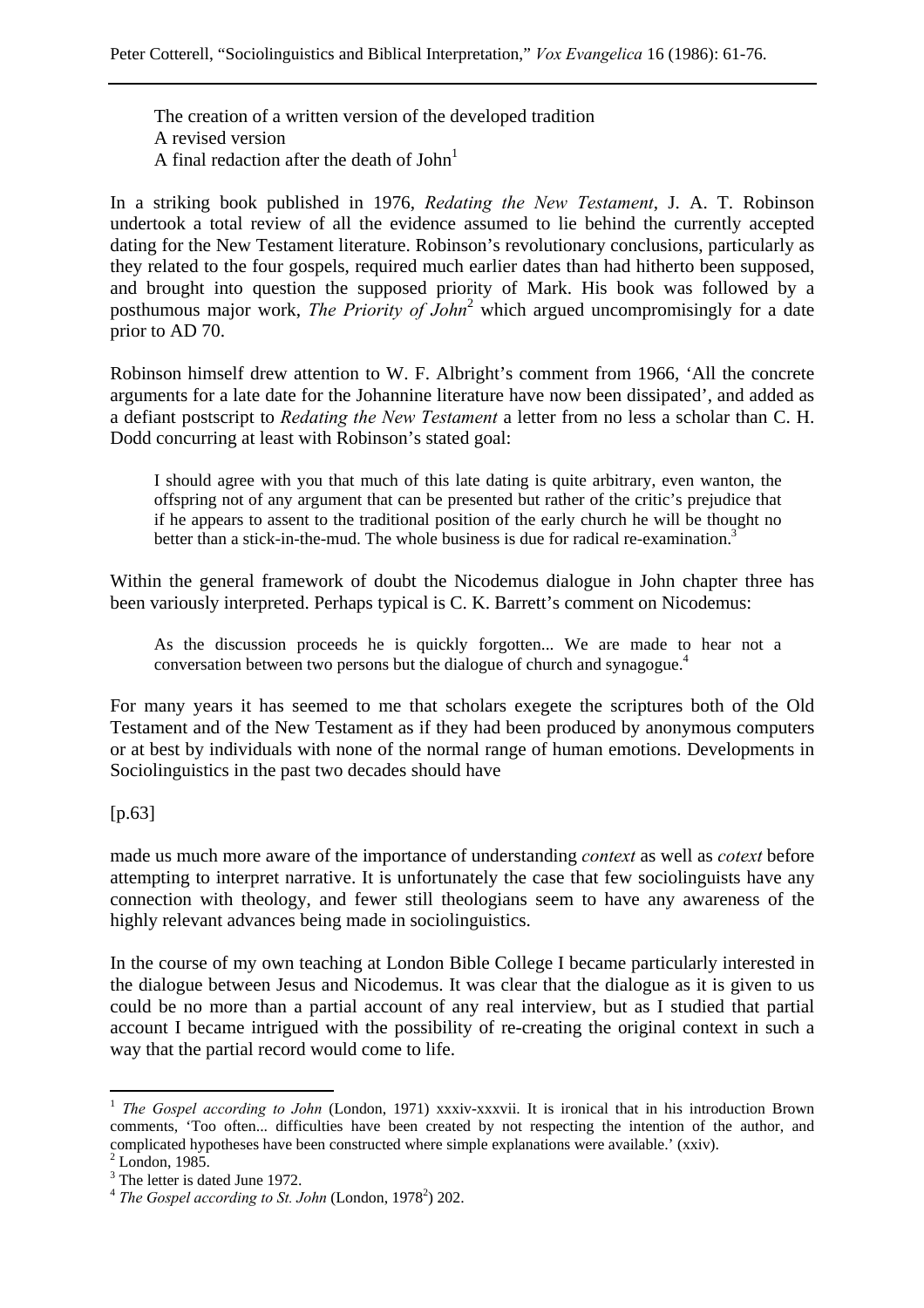This article is an expansion of my 'The Nicodemus Conversation' in *The Expository Times* 96, 8 (May 1985), pages 237-242. My intention here is not merely to deal with the Nicodemus pericope but to use it as an illustration of the exegetical tools now available to us from the field of linguistics in general and sociolinguistics in particular.

### **SEMANTICS: A NEW EMPHASIS**

In 1964 Stephen Neill drew the attention of New Testament scholars to the importance of James Barr's *The Semantics of Biblical Language*.<sup>5</sup> He commented: '...a large stone was thrown ... into the calm pool of Biblical studies.<sup>6</sup> What Barr had done, among other things, was to question the word-centred approach to the interpretation of the biblical text, an approach which had tended to dominate Bible exegesis through the nineteenth and twentieth centuries to that point.

At the same time a revolution was taking place within the discipline of linguistics. Linguistics as a science is relatively young. Ferdinand de Saussure, often designated the founder of modern linguistics, had his *Cours de Linguistique Générale* published posthumously only in 1916.7

A new line had been taken by linguistics following the publication by Noam Chomsky in 1957 of *Syntactic Structures* which introduced a synthetic approach to language, as opposed to the familiar analytic approach. However, the earlier models produced by Chomsky had a fundamental weakness: grammar was held to be autonomous and independent of semantics. Thus his celebrated sentence 'colourless green ideas sleep furiously' was to be reckoned grammatical since adjectives, qualified noun, verb and adverb succeed one another in appropriate order even though together they are non-sense.

However, in 1963, only two years after Barr's book on semantics; J. J. Katz and J. A. Fodor published an article in Language entitled 'The Structure of a Semantic Theory'<sup>8</sup> in which an attempt was made to introduce semantics into generative grammar. And two years after that Chomsky produced *Aspects of the Theory of Syntax* in which he made some concessions to the relationship between semantics and generative

[p.64]

grammar. He was generally opposed to the more radical theories of Katz, Fodor, Postal and others, but this has not served to prevent semantics becoming the focus of linguistic study in the present decade.<sup>9</sup>

<sup>&</sup>lt;sup>5</sup> OUP, 1961.

<sup>&</sup>lt;sup>6</sup> In *The Interpretation of the New Testament 1861-1961* (OUP, 1964) representing the 1962 Firth Lectures.

 $7$  ET by W. Baskin (New York, 1959, and London, 1966).

<sup>8</sup> *Language* 39 (1963). Note also John Lyons' comment in his *Semantics* 2 (CUP, 1977, 409): 'When Chomsky first put forward the theory of generative grammar (in a version that has since been substantially modified) he had little to say about the possibilities of integrating phonology, morphology, syntax and semantics within a unified model of a language system.' The whole of section 10.5 of *Semantics* outlines the developing awareness of those involved in generative grammar of the centrality of semantics to all worthwhile linguistic work.

<sup>9</sup> See especially Noam Chomsky, *Language and Responsibility* (The Harvester Press, Sussex, 1979) ch 6.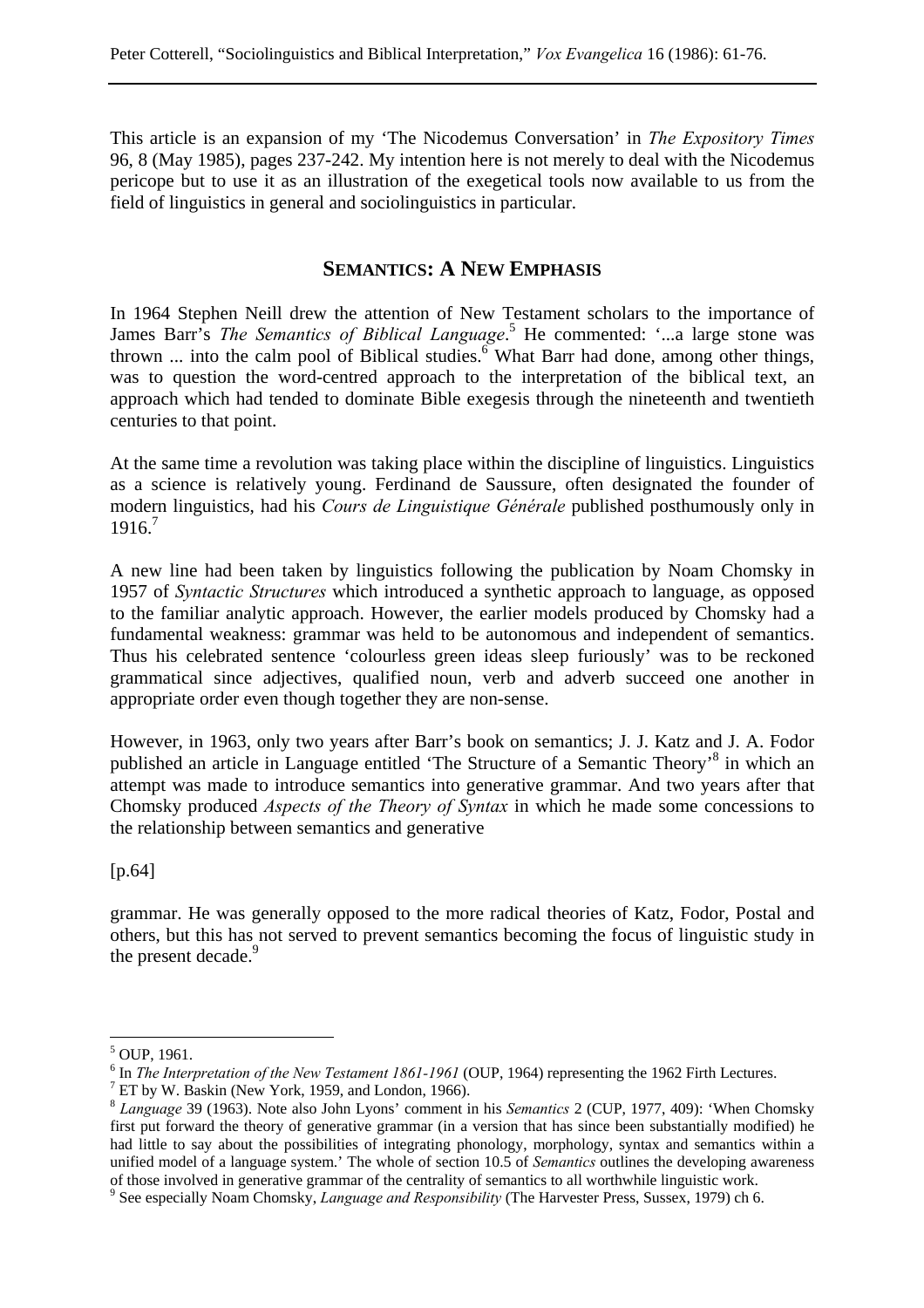And as a result of this interest in semantics a new awareness has emerged of the importance of an understanding of the structures of units of language larger than the word, the phrase or even the sentence: the importance, in fact, of the structure of the discourse itself, discourse analysis.

## **THE THEORY OF DISCOURSE**

Discourse relates to real language. A sentence may be constructed on paper with no clear relationship to the circumstances which gave birth to it. I might write here 'His name is Edward' but the sentence has no clear relationship to the context within which it was produced: a man sitting at a typewriter at night. If the *sentence* is encountered as an *utterance* the pronominal form would be supplied with its referent either in its cotext, the preceding sentence, perhaps, or in its context, by someone waving his hand in the direction of Edward.

Sentences appear on paper and may be used as amenable and submissive objective entities for the linguist to analyse. Utterances, however, are part of the raw material used by sociolinguists.<sup>10</sup> Utterances are far more 'elusive' than sentences, and it is often extremely difficult to determine conclusively what certain utterances 'mean'. The problem here is related to the process of communication. A useful model uses six stages, passing from the conception of something to be communicated to the perception of the communication by way of an encoding and transmission stage, controlled by the speaker, and a reception and decoding stage controlled by the listener. Imprecision in coding, transmission, reception and decoding stages leads to imprecision in the perception stage.

And to make matters more difficult the speaker may be either unaware of the real message he was encoding, or unwilling to admit to the message, so that he can disown the message if it seems politic to do so.<sup>11</sup> In the same way the listener, possibly because of his relationship to the speaker, may 'perceive' a message that cannot be detected by anyone else. If he claims to perceive it, on what grounds can anyone else deny that it is there? Certainly not by analysing the offending utterance as though it were a cold sentence.

There is, in fact, an ultimate imprecision in utterances that is likely to discourage the linguist looking for objectivity in his theories of language.

Fortunately we have help in attempting to analyse utterances, language in context. In genuine discourse there are clear presuppositions. H. H. Clark and E. V. Clark in *Psychology and Language* identify five principles: $12$ 

[p.65]

 $\overline{a}$ 

1. Knowledge of the listener. This knowledge determines what information shall be given and what can be assumed to be already present. In fact in discourse there is always what

<sup>&</sup>lt;sup>10</sup> On the distinction between sentence and utterance see R. E. Longacre, *The Grammar of Discourse* (London,

<sup>1983)</sup> ch 2, and J. R. Hurford and B. Heasley, *Semantics* (CUP, 1983) 15.<br><sup>11</sup> There is, for example, the remarkable 'wax and gold' literary genre of Ethiopia, the 'wax' representing the outward and generally innocuous form, and the 'gold' representing the hidden inner meaning. The 'gold' is concealed because it is potentially compromising. See D. N. Levine, *Wax and Gold* (University of Chicago Press, 1965).

<sup>&</sup>lt;sup>12</sup> Harcourt, Brace, Jovanovich, New York, 1977. See also Peter Trudgill, *Sociolinguistics* (London, 1974): 'Conversations are structured, rule-governed, non-random sequences of utterances' (128). I prefer to speak of regularities rather than rules.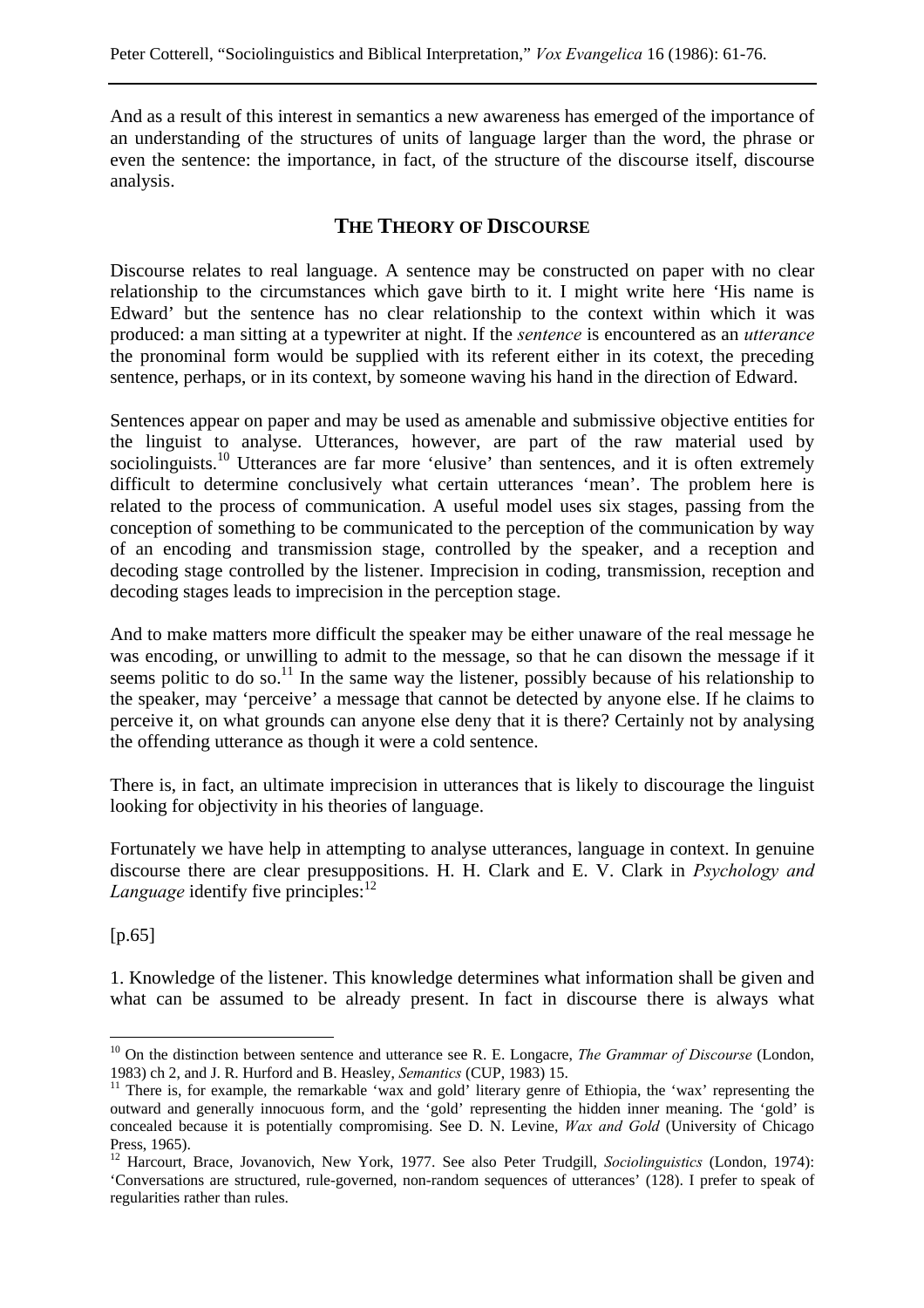Venneman has termed a 'presupposition pool':<sup>13</sup> facts, beliefs, prejudices, even, that form the basis for the discourse. This is certainly an important principle in the case of the Nicodemus dialogue.

2. The principle of co-operation. Discourse cannot proceed unless each participant makes a positive attempt to further it. The constant injection of irrelevancies makes discourse intolerable: 'It's no use trying to talk sense to you'!

3. The principle of comprehensibility: the assumption that language will be used in its conventional manner. Humpty Dumpty may be allowed to define the word 'glory' as 'a nice knock-down argument<sup> $14$ </sup> but if he makes a habit of making such changes he will simply become incomprehensible.

4. The principle of contextual appropriateness: that all participants will correctly identify the context and will observe the appropriate social and linguistic conventions. An individual who addressed another individual as though he were addressing a crowd of a thousand people would be a serious embarrassment. Again, in the Nicodemus dialogue this is important.

5. The principle that vocabulary and linguistic structures exist to make the proposed discourse possible.

We note further that discourse proceeds by means of what are termed 'adjacency pairs':<sup>15</sup> paired utterances which allow for the orderly participation of the several members of a group engaged in discourse, and for the discourse to progress. The most obvious example of the adjacency pair is the formal greeting. Such pairs may display the formal markers of interrogation but are usually semantically neutral; 'How are you?' is not, in fact, a genuine enquiry after one's health, but a formal exploration of one's willingness to engage in dialogue.

Greetings pairs may be followed by QA, question-answer, pairs which may themselves introduce the substantive topic for the discourse, or may lead on to PR, proposition-response pairs which facilitate the dialogue proper.

Finally we note that all group interactions, and group discourse in particular, may powerfully be explicated in terms of dyadic interaction.<sup>16</sup> The individual in a group cannot, other than in a secondary and theoretical way, relate to the group, but relates instead to individual members of the group, gradually establishing and dissolving and reforming dyadic relationships as the discourse proceeds. Commonly the thrust of the conversation and the actual conduct of the group will be determined by a single dyad.

[p.66]

<sup>13</sup> T. Venneman, 'Topic, Sentence, Accent and Ellipsis' in E. L. Keenan (ed), *Formal Semantics of Natural Language* (CUP, 1975). The term 'presupposition pool' is to be preferred to G. Brown and G. Yule's 'topic framework', *Discourse Analysis* (CUP, 1983) 81-83.<br><sup>14</sup> Quoted from E. D. Hirsch, *The Aims of Interpretation* (University of Chicago Press, 1976) 51-52, but most

linguists find themselves quoting Humpty Dumpty eventually.

<sup>&</sup>lt;sup>15</sup> Brown and Yule, *Discourse Analysis*, 230.<br><sup>16</sup> Tom Douglas, *Groups* (London, 1983) 94-96.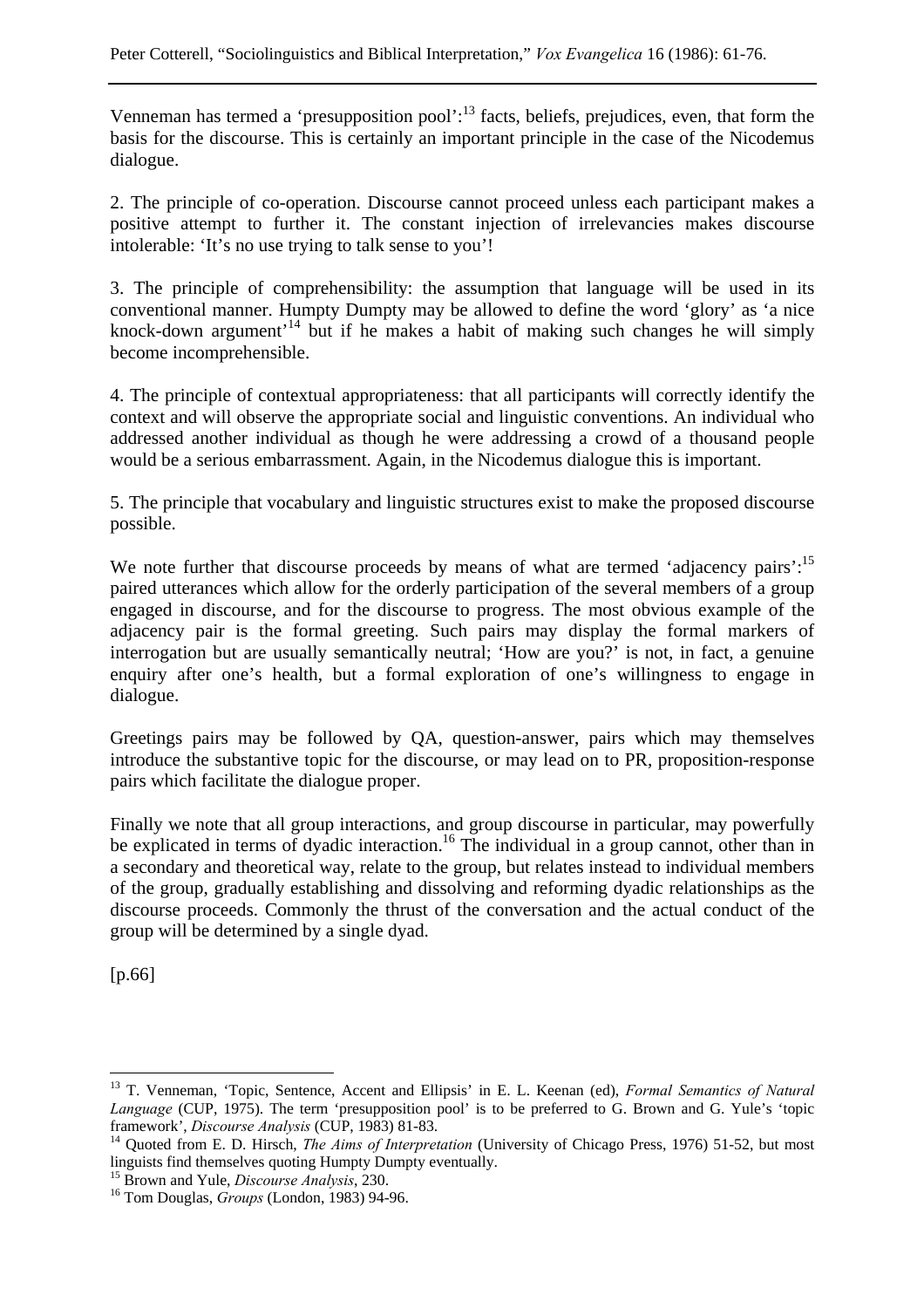## **THE STRUCTURE OF 1:19-3:21**

Behind the apparent simplicity of the Greek of John's gospel there lies a profundity of thought and a complexity of structure sufficient to fill the attention of any scholar for his lifetime. The task of identifying the structure is often made more difficult by the chapter divisions, and this is the case in the example before us.

The geographical transitions noted in 1:43, 'Jesus decided to go to Galilee', in 2:13, 'So Jesus went to Jerusalem' and in 3:22, 'After this, Jesus and his disciples went out into the Judean countryside', objectively divide a lengthy stretch of text into its proper constituents, although this is most decidedly not to deny the relationship between those constituents. John 1:19-51 is placed in and around Bethany-near-the-Jordan; 2:1-12 is located at Cana and Capernaum; and 2:14-3:21 in Jerusalem.

It is important to notice, therefore, that the Nicodemus dialogue forms part of a sequence of events particularly including the sign of the cleansing of the temple and the response of the people to that sign, and must not be isolated within chapter three.

The purification of the temple by  $Jesus^{17}$  is followed by a demand for a sign, an indication of his right to behave as he had done. Jesus' response is the enigmatic saying, 'Destroy this temple, and I will raise it again in three days.' (2:19). This is an undoubted dominical word, referred to again at Jesus' trial (Mt. 26:60), hurled at him in abuse when he was on the cross (Mt. 27:40) and possibly lying behind the charge that Jesus had threatened to destroy the temple (Acts 6:14).

It is, presumably, this sign, and other unspecified signs which Jesus was providing in and around Jerusalem (2:23) that produced some kind of faith-response in 'many people'. On the one hand this response is described in an orthodox manner as belief 'in his name', but on the other hand it is made clear that somehow that faith was inadequate: despite their belief, Jesus 'would not entrust himself to them'.

Towards the end of chapter two we are already being provided with information vital to the interpretation of chapter three: some people have believed in the name of Jesus, but their faith is inadequate. A further vital piece of information is given in the last verse of the chapter: Jesus 'did not need man's testimony about man, for he knew what was in a man'. We shall quite miss the thrust of this pregnant saying if we refer it only to the inadequate faith of the crowds. It is equally important in explaining the conversation with Nicodemus.

## **THE CHAPTER DIVISION**

We are invited by John to set the faith of Nicodemus in contrast to the faith of the 'many people' of 2:23. The chapter division at the end of

[p.67]

 $17$  John records a cleansing of the temple near the beginning of Jesus' public ministry. The synoptists refer to one in Passion Week. Each of these cleansings is significantly associated with Passover, the festival which is markedly associated with formal holiness. The records of the two events differ in a number of important respects (the synoptists, for example, make no mention of a whip, but see Leon Morris, *The Gospel according to John* (London, 1971) 188-191 for details) and there is no intrinsic improbability in the thought of the temple very rapidly reverting to its former market-status after the cleansing recorded by John.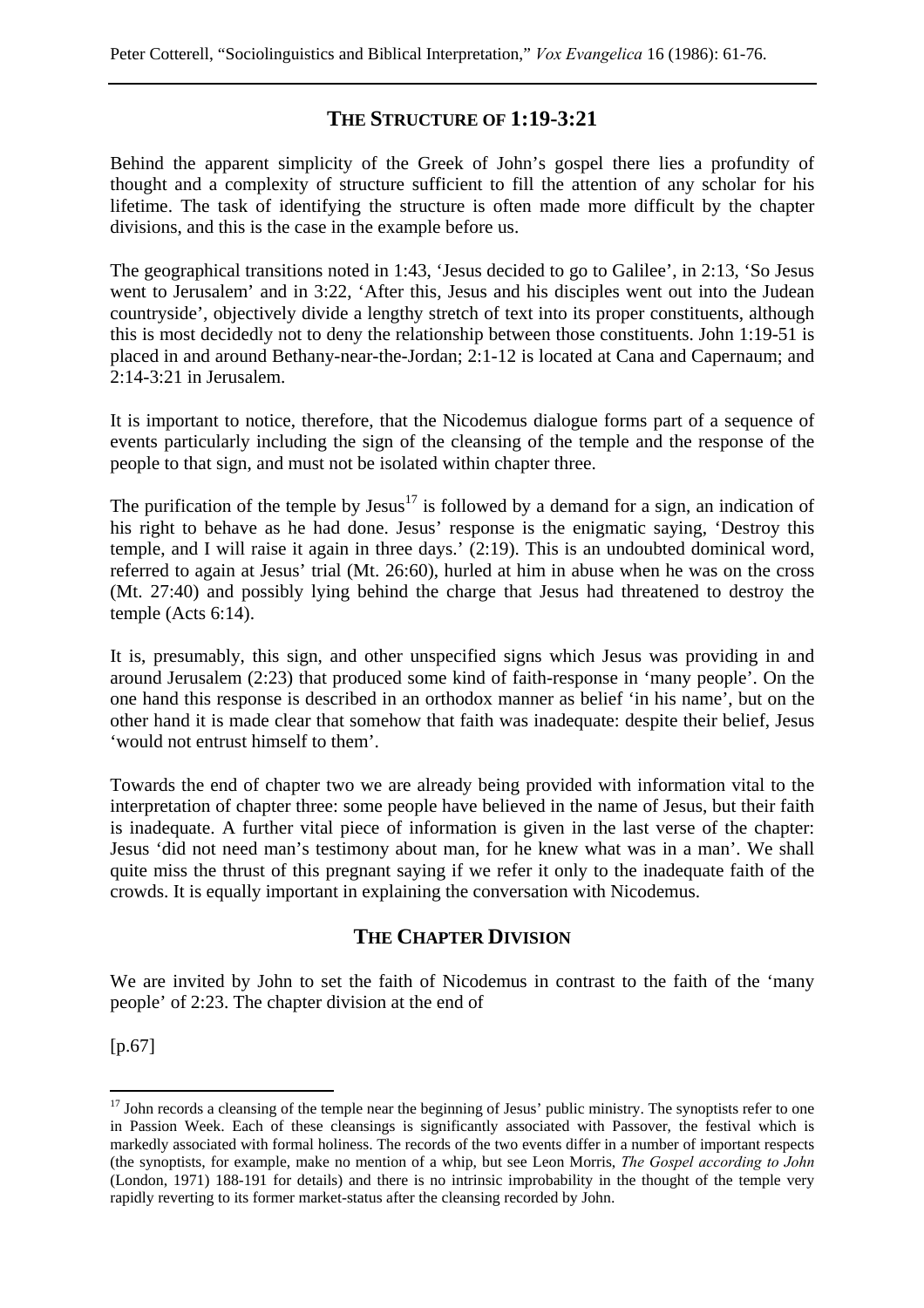2:25 makes that almost impossible. There are three objective reasons for abandoning that division.

First of all we note that in 3:2 John does not write 'He came to Jesus at night', but 'He came to *him* at night'. The antecedent for the pronominal *auton* is to be found in 2:24.

Second we note the description of Nicodemus as 'a man of the Pharisees'. Now we are familiar with numerous examples in the gospels of references to Pharisees, and Luke makes four references to individual Pharisees (7:36; 11:37; 14:1; 18:10). But the phrase *anthrōpos ek tōn Pharisaiōn '*is as unusual in English as it is in Greek'.18 The effect of the occurrence of *anthrōpos* in 3:1 ought to be to relate that *anthrōpos* to the two occurrences of the same word in 2:25. Indeed it is precisely this repetition of theme words that is one of the primary keys used in identifying discourse.

Third is the conjunction *de* in 3:1, ignored entirely by AV, NEB and GNB, and rendered blandly 'Now' by RSV and NIV. It is, of course, dangerous to make too much of the particle, which in the New Testament may often be no more than a stylistic copulative. But John is not prodigal in his use of *de*, and in view of the preceding discussion it seems entirely appropriate to allow to de its adversative force, 'However', contrasting the men of 2:25 with the man of 3:1.

### **COMMENTARY**

*3:1 Nicodemus* Robinson tentatively identifies three generations related to this Nicodemus, the *archōn*. Gorion b.Nicodemus is offered as the son, referred to by Josephus as accepting the surrender of the Roman garrison in Herod's palace AD 66. The grandson might then be Nicodemus b. Gorion who, according to the Talmud, offered, during the seige of Jerusalem, to supply the people with wheat and barley for the duration of the seige.<sup>19</sup> The dates fit well: Nicodemus must have been 50-60 years old in AD 28 if he was an *archōn*, and 38 years later his son would have been 60-70 years old, while 4 years later the grandson could have been 40-50 years old (having taken, following good custom, his respected grandfather's name).

*3:2 At night* Various reasons are offered for this mention of time: that Nicodemus was anxious to avoid being seen, or that John was simply weaving into the story a symbolic reference to the ignorance of Nicodemus, his need for light. However it is helpful to note that although John might have emphasized the time indication by 'fronting', removing *nyktos* from its 'normal' position to the front of the sentence, he has not done so. The mobility of the time indicator in the Greek sentence may be seen by reference to Acts 9:24-25 (sentence final), Matthew 28:13 (preceding the main verb), and Luke 21:37 (immediately

[p.68]

 $\overline{a}$ 

following adversative  $de^2$ .)<sup>20</sup> The fact that John does not emphasize *nyktos* supports the view that it is here no more than a chronological marker.

<sup>&</sup>lt;sup>18</sup> Leon Morris, ibid, 209, n 2. In his Manson Memorial Lecture of 1970, M. de Jonge drew attention to the connection between chs 2 and 3 of the gospel indicated by the repetition of *anthrōpos*. *Nicodemus and Jesus: some Observations on Misunderstanding and Understanding in the Fourth Gospel* (Manchester, 1971).

<sup>&</sup>lt;sup>19</sup> J. A. T. Robinson, *The Priority of John* (London, 1985) 284-287.<br><sup>20</sup> The mobility of the time indicator is, curiously, a feature of many languages. See M. Guthrie, *Bantu Sentence Structures* (London, 1961) 19, on his V Substitution Class, and my own 'The Amharic Primary Neutral Sentence', *Journal of Ethiopian Studies* IV, 2 (July, 1966), 29-31. Brown and Yule comment: 'It is hard to make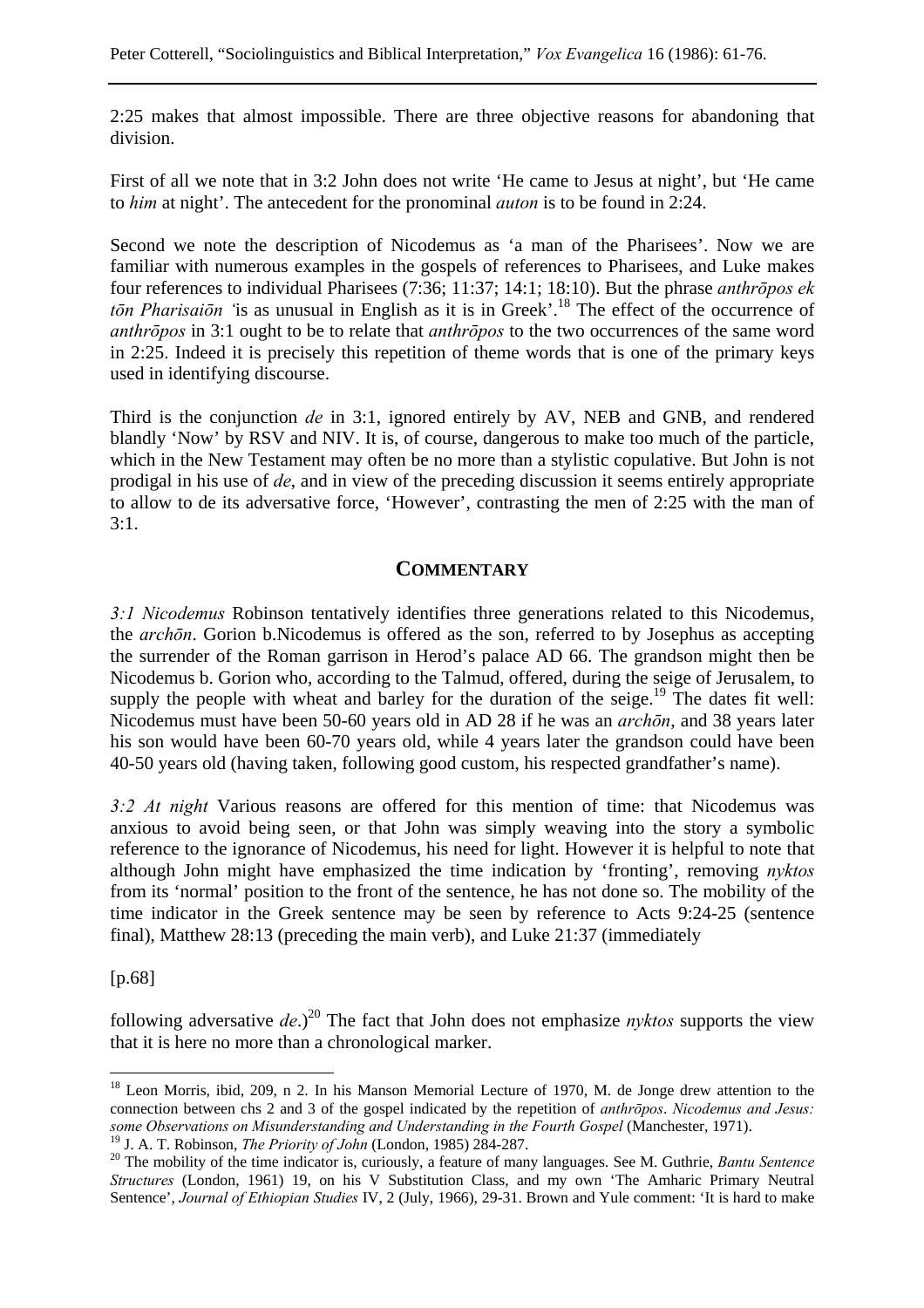It is interesting, moreover, to observe that, AV notwithstanding, John 7:50 does not reiterate the *nyktos* theme. However, John 19:38-39 brings together both the fact of a *nyktos* visit and the idea of secrecy, but the *nyktos* visit is ascribed to Nicodemus and the secrecy not to Nicodemus but to Joseph.

In fact the night-time conversation is best understood as an example of the known practice of the rabbis of using the quiet hours of early evening for serious theological discussion.<sup>21</sup>

Rabbi It is inconceivable that this was, in fact, the beginning of the conversation. There must have been the customary greetings-pairs, but we cannot expect that John would record them. He begins his record at the point where the discourse proper begins.

By addressing Jesus as 'rabbi' Nicodemus sets the level at which the conversation is to be conducted. The formal designation of the unconventional prophet from Galilee as 'rabbi' raises certain expectations which await confirmation in the succeeding dialogue. According to Westcott three levels of address are indicated by three noun forms, *rab*, *rabbi*, and *rabban*, this last the highest.22 However, the use of *rabbi* does not definitely determine the relationship between Jesus and Nicodemus. Formally it certainly suggests respect, but there is some reason in the succeeding discourse for supposing that there might have been an element of sarcasm in Nicodemus' use of the term.

*oidamen*, 'we know' Nicodemus speaks on behalf of an undefined group of people. This *oidamen* has been taken to refer to one or other of four groups:

1. The *archontes*, the body of the Sanhedrin, of which Nicodemus was a member.

2. His own disciples, or, possibly, a representative group of rabbis who accompanied him.

- 3. *All* the people, with Nicodemus speaking on behalf of the masses.<sup>23</sup>
- 4. The *polloi* of 2:23.

Of these possibilities it must be said that the first is flatly contradicted by John 7:48, the Pharisees themselves commenting: 'Has any of the rulers or of the Pharisees believed in him? No!' The fourth option is ruled out if we accept the argument above that de is adversative; Nicodemus can scarcely be set in contrast to the crowd and at the same time be presented as their spokesman.

The second possibility, however, is very much more likely. It is *a priori* highly unlikely that a rabbi of the eminence of Nicodemus should have been walking about Jerusalem without his disciples. Thus Birger Gerhardsson notes the story of the two students who pursued their rabbi

[p.69]

judgements on the effects of different placings of adverbials in sentences in isolation. Some hearers feel these variations produce no difference in meaning, others perceive subtle nuances of difference'. *Discourse Analysis*, 133.

<sup>&</sup>lt;sup>21</sup> See R. Schnackenberg, *The Gospel according to St. John* (London, 1968) 1, 366.<br><sup>22</sup> *The Gospel of St. John* (London, 1892) 48.<br><sup>23</sup> 'We all know', Bernard, *St. John* (Edinburgh, 1928) 1, 101.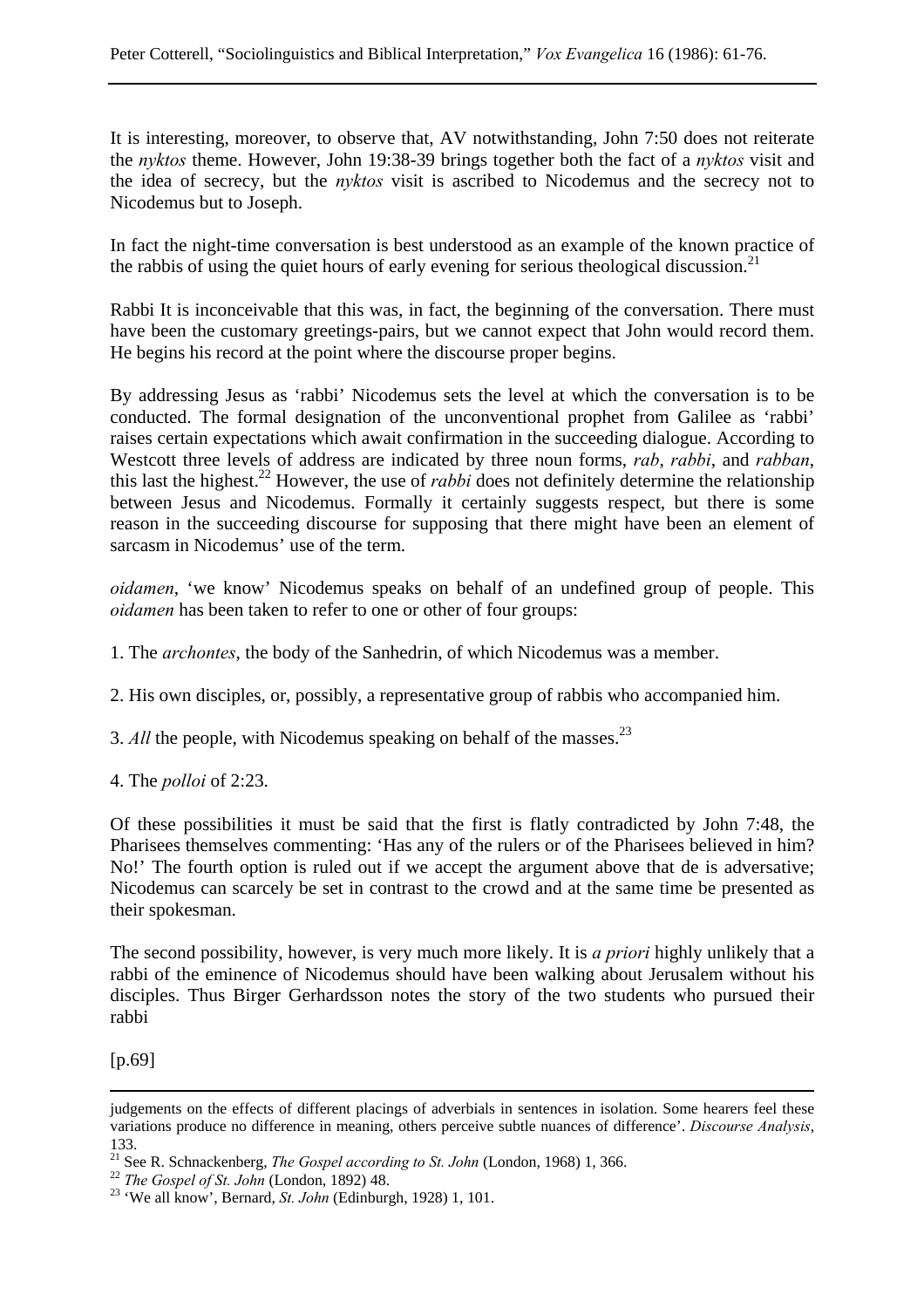even to his bedroom to ensure that they had shared in his total lifestyle.<sup>24</sup>

This observation opens up the entire question of the probable context of the encounter. It is commonly pictured as though Jesus were seated at home in the evening when there was a knock at the door and there was Nicodemus, all muffled up, who then slipped in to have an off-the-cuff discussion with Jesus. The scenario is implausible. For one thing it is most unlikely that Jesus was alone. Long ago Hengstenberg commented:

That Nicodemus came to Jesus by night does not necessarily imply that the disciples of Jesus... were not with him... Verse 11 seems to indicate distinctly the presence of disciples. $25$ 

But further, we have no evidence that at this point Jesus had access to a house in Jerusalem. Eventually he had a house available to him in Bethany, but it can be no more than conjecture that the house of Mary, John Mark's mother (Acts 12:12) would have been available to him at this time.

In fact we may more reasonably suppose that the conversation actually took place in Jerusalem, possibly in the Temple area, after night-fall, between Jesus, who was sitting there with a group of his disciples, and Nicodemus, who deliberately sought him there, with a group of *his* disciples. The *oidamen* of 3:2 and 3:11 are then given their natural significances.

But we have not finished with this *oidamen* yet. This opening statement by Nicodemus carries certain overtones. Plummer comments: 'There is a touch of Pharisaic complacency in the words: "Some of us are inclined to think well of you."'<sup>26</sup>

Westcott similarly comments:

The pronoun is not emphatic. There is, however, a symptom of latent presumption in the word. Nicodemus claims for himself and for others like him the peculiar privilege of having read certainly the nature of the Lord's office in the signs which he had wrought.<sup>27</sup>

There is a certain irony emerging here. Nicodemus thinks that he has penetrated to an understanding of who and what Jesus is. His perception is inadequate. What Nicodemus does not know is that Jesus is entirely aware of that false estimate, and that Jesus for his part has (in accordance with 2:25) a total understanding of all that is going on in Nicodemus' mind. We shall return to this point below.

*a teacher* It is true that 'rabbi' collocates well with 'teacher' and that the word 'teacher' is lifted from its normal rather prosaic level to a higher level by the modifying 'sent from God', *apo theou*, itself marked by fronting. But John had been designated 'prophet' (Mk. 11:32) and Jesus was early similarly designated (Mk. 8:28). The use of *didaskalos* rather

#### [p.70]

 $\overline{a}$ 

than *prophētēs* suggests a relatively conservative estimate of Jesus by Nicodemus.

<sup>&</sup>lt;sup>24</sup> The Origins of the Gospel Traditions (London, 1979) 17-18.<br><sup>25</sup> Commentary on the Gospel of St. John (Edinburgh, 1971) 158, first published in 1871.<br><sup>26</sup> Gospel according to St. John, ad loc.<br><sup>27</sup> Gospel of St. John,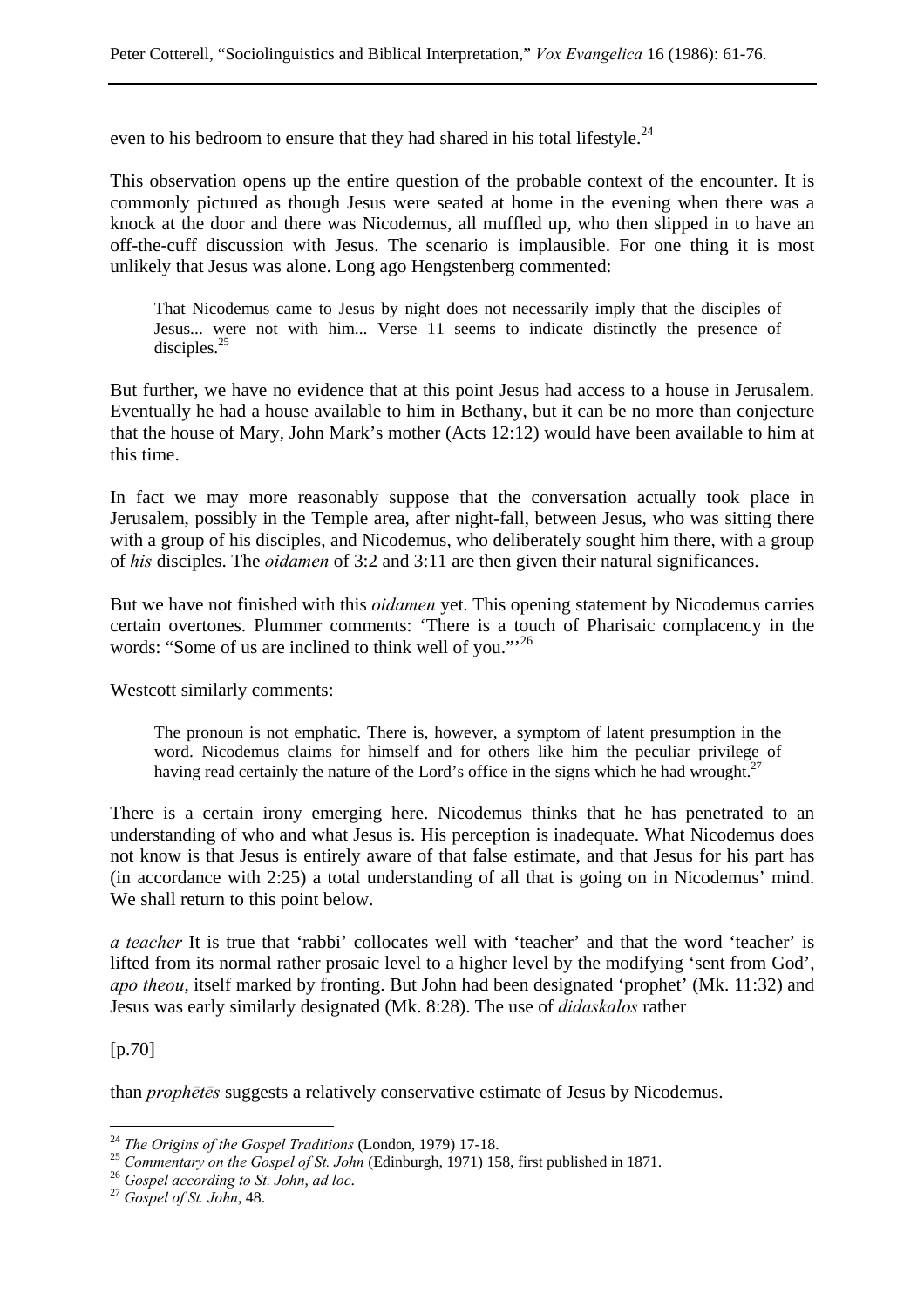*the miraculous signs* The ground for identifying Jesus as a teacher from God, despite his admitted lack of education, (cf 7:15) is to be found in his signs. Considered merely as a text the appearance of *tauta* at this point represents a difficulty. There is no explanation of these *sēmeia*, although 2:23 makes reference to unspecified miraculous signs which Jesus was performing in Jerusalem, but which John has not thought fit to include in his record. If, however, within the context of the actual discourse, we choose to ask Nicodemus, 'Which signs?', Nicodemus would respond with an expressive wave of the hand, 'These signs, the signs which Jesus has recently been showing.' The very imprecision at this point is further indication that we have here a genuine fragment of a conversation, and not an artificially contrived piece of fiction. It is a real fragment of a real conversation and John is not prepared to gloss it unnecessarily.

*3:3 In reply* We must pause here to consider what has been happening. The two rabbis have met and exchanged their greetings. Eventually it was time for one or the other to establish the substantive topic of conversation. In every society there are conventions regarding the right to take this important step. In most societies it is the privilege of the senior to move the conversation on, to offer topic. Now in the case of rabbinic Judaism we know that it was normal for the senior to speak before the junior, precisely because this normal priority was reversed in the abnormal context of a capital trial.<sup>21</sup>

It is on the basis of an assumed superiority, therefore, that Nicodemus has offered topic for further conversation. In fact, as commonly happens, he offers several possible topics: the concept of 'rabbi', the implication of recognizing Jesus as a teacher, the significance of the qualifying *apo theou*, the significance and the provenance of *sēmeia*. But Jesus accepts none of them. Had he done so he would have accepted also Nicodemus' assumption of priority. Jesus takes up none of Nicodemus' topics.

There is no way in which what Jesus says to Nicodemus can be construed as a continuation of themes proposed by Nicodemus. This vital point is never really dealt with by commentators if, indeed, it is even recognised. Thus C. K. Barrett, in spite of a lengthy note on verse three, makes no comment at all on the appropriateness of Jesus' response.

What we have here is what is termed *complex repartee*. 29 The effect of the *non-sequitur* in Jesus' response is to throw back onto Nicodemus an important decision: shall he continue the conversation on the new terms inherent in Jesus' response? For what Jesus has done is to reject Nicodemus' assumption of superior status and the right, therefore, to indicate topic. Instead he asserts his own right to the superior status.

 $[p.71]$ 

 $\overline{a}$ 

The situation is complex but can be readily stated:

Nicodemus thinks that he (the speaker, S) is the superior. Nicodemus thinks that Jesus (the hearer, H) also shares in this belief.

<sup>28</sup> *Sanhedrin* 4:1.

<sup>&</sup>lt;sup>29</sup> Longacre, *Grammar of Discourse*, 51-53, comments on the situation arising when a speaker's lead is rejected: 'When this happens the first speaker is himself faced with a decision as to whether he will accept the dialogue on the new terms suggested by the second speaker.' See particularly the treatment of the problem by S. Mendner in *Journal of Biblical Literature* 77 (1958), 293-323. Unable to make sense of the dialogue as it stands Mendner proceeds by dismissing parts of the text from the dialogue.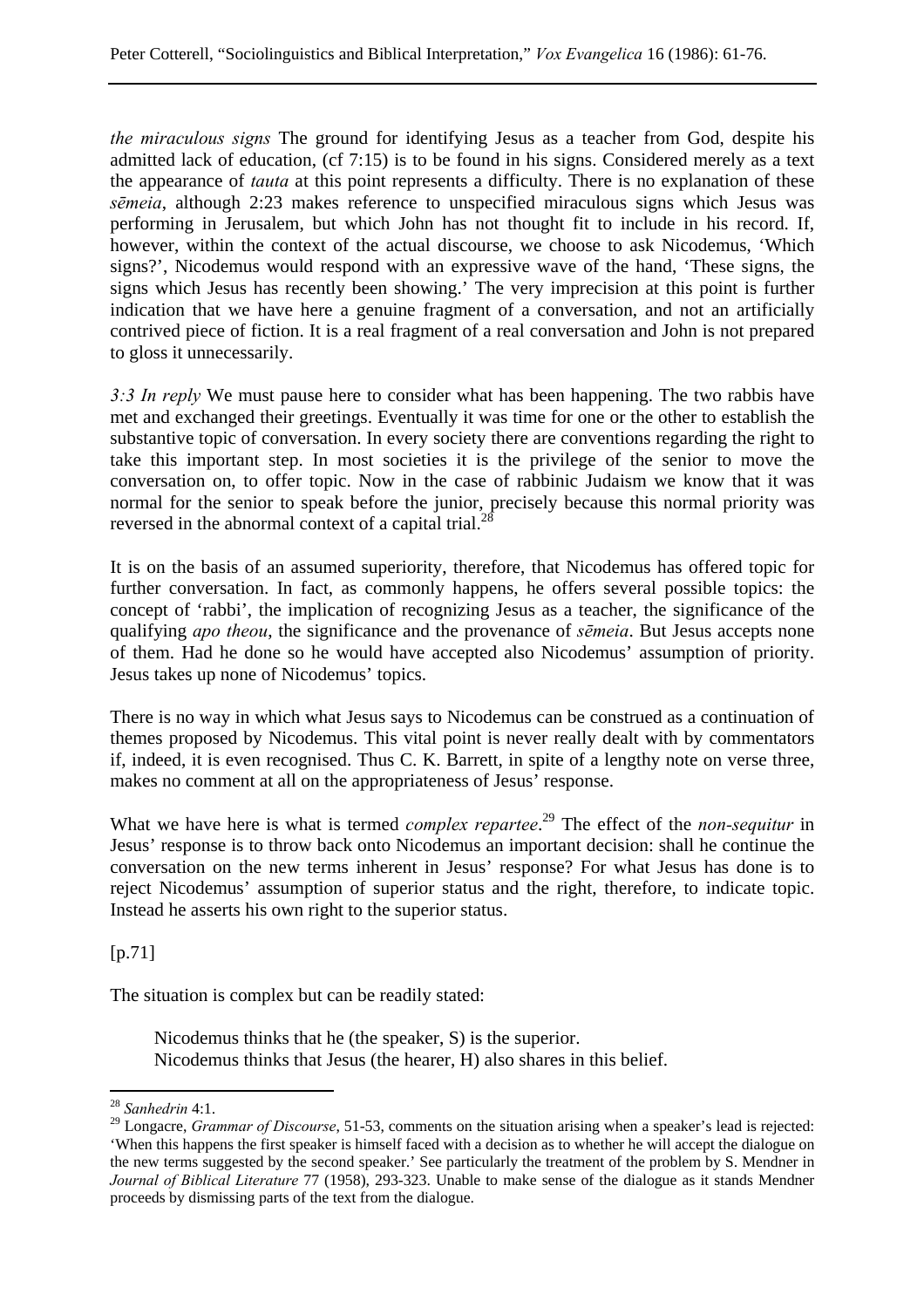Jesus does not share in that belief. Jesus knows that Nicodemus has the belief. This may be represented schematically as follows:

| Speaker has the belief.               | $S+$  |
|---------------------------------------|-------|
| Hearer does not.                      | H-    |
| Speaker thinks that hearer has it.    | $SH+$ |
| Hearer knows that the speaker has it. | $HS+$ |

This last point goes back to 2:25 and the statement that Jesus knew what was in man, knew his thoughts. He knows the thoughts of Nicodemus. By contrast, however, Nicodemus does not know the thoughts of Jesus.

Nicodemus now faces a dilemma. Can he accept the conversation on the new terms *bearing in mind the fact that he has his disciples with him?* For it is surely absurd to think that any member of the Sanhedrin, any Pharisee, in particular one who has the reputation of being the teacher of Israel, should yield precedence to the eccentric peripatetic teacher from Galilee.

The diminishing contributions from Nicodemus (from 28 words, to 24 words, to 4 words, to zero in response to Jesus' question in v 10) signal not the disappearance from a mythical conversation of a figure who was no longer required, but the petulant response of a rabbi who refuses to co-operate in furthering the conversation on the terms offered.

We have already seen above that discourse proceeds in accordance with five principles, the second of which is the principle of co-operation. It is suggested that Nicodemus is refusing to observe this principle.

*unless a man is born again* Jesus now offers at least two topics to Nicodemus: being born again and the kingdom of God. At this point we must introduce the concept of the presupposition pool.<sup>30</sup> We have already noted five principles which underlie discourse, the first principle being knowledge of the other participants. This knowledge provides the presupposition pool, the pool of knowledge shared by all the participants, on the basis of which each speaker supplies information not already in the pool, or withholds information believed to be in the pool already.

Thus when, without further qualification, Jesus makes reference to being born again it is because he knows (and really does know) that Nicodemus already has knowledge of the subject sufficient to enable him to carry the discourse further.

It is worth commenting here that, although Greek *anōthen* is

[p.72]

 $\overline{a}$ 

ambiguous, the original conversation must have taken place in Aramaic, and no such ambiguity would have been present. The statement by Jesus said, quite clearly, 'born again' and that was how Nicodemus would have heard it. He would not have had the doubts expressed by some commentators as to whether Jesus was referring to being born 'again' or being born 'from above'.

 $30$  See n 13, above.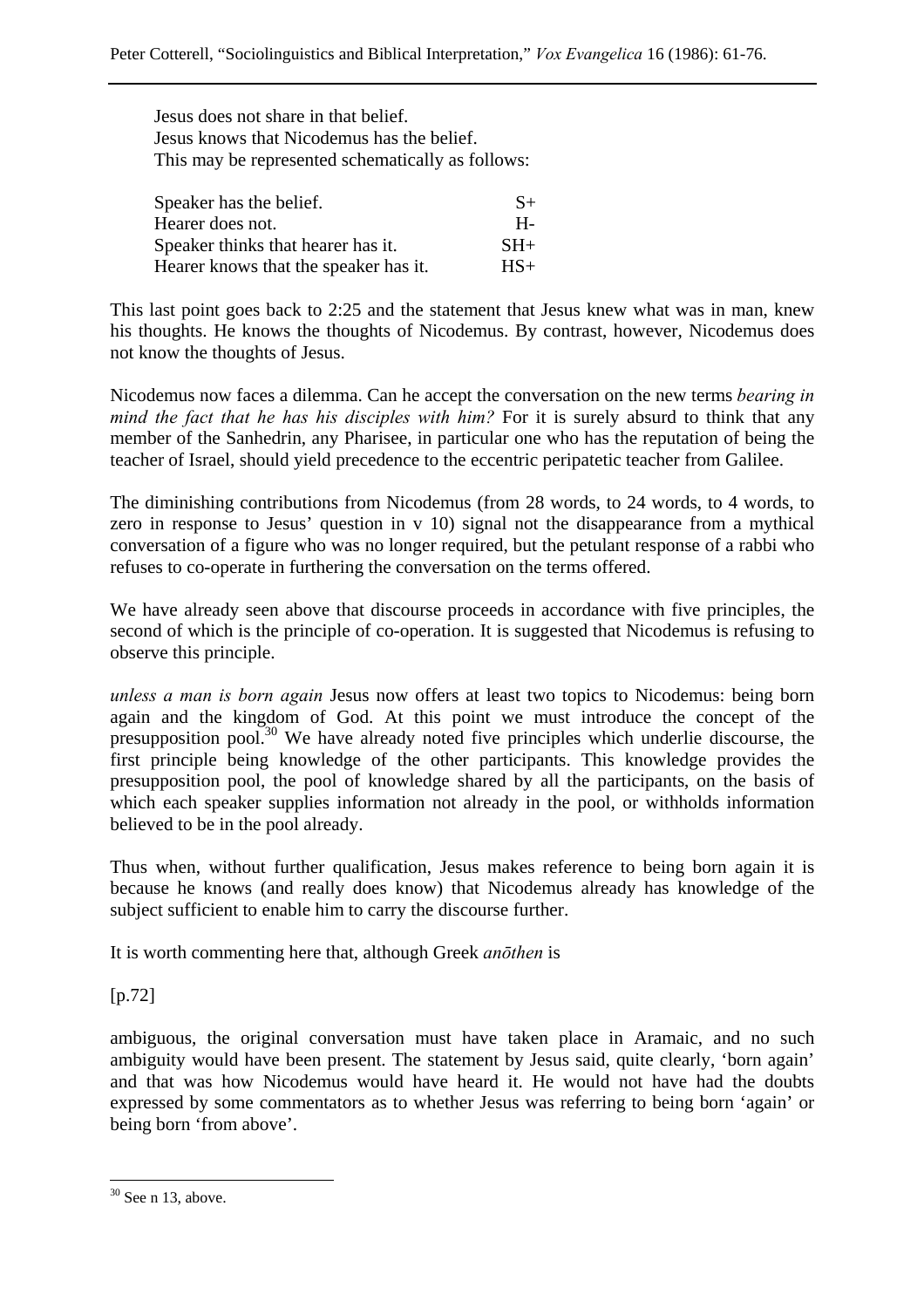Nicodemus could have understood this statement by Jesus had he wished to. He could have understood out of his own awareness of the significance of proselyte baptism. To quote R. E. Brown:

Jewish proselyte baptism could have come to his mind, a custom wherein the baptised proselyte was compared to a new-born child (the custom of proselyte baptism seems to have taken hold in Judaism some time in the first century  $AD$ .<sup>3</sup>

In fact we can go further: the practice certainly existed in the lifetime of the temple, since circumcision, *sacrifice*, and baptism were the three essential conditions to be fulfilled by the proselyte.32

*3:4 How...?* The response by Nicodemus lacks any of the subtlety to be expected of a learned rabbi engaged in theological debate. It is the flat response of the amateur, or else it is the uncooperative response of a professional whose pride has been touched.

*3:5 born of water* Jesus now gives to Nicodemus the clue to the meaning of what he was saying by referring to water. There could now, surely, be no excuse for failing to perceive what Jesus was referring to. And even if his own practice of the baptism of gentiles did not at once occur to him, the example of John, baptizing Jews, must have done. Godet perceptively commented:

John's baptism was at that very moment producing so profound a sensation in Israel that the first thought of Nicodemus on hearing the phrase 'born of water' could not fail to turn to that ceremony.<sup>33</sup>

Very, far from teaching baptismal regeneration, a doctrine which Nicodemus would almost certainly have recognized, this statement by Jesus emphatically denies such a doctrine. Nicodemus might well have thought that being born of water was enough; Jesus insists that it is not: one must be born of water and of the Spirit. And in the following breath Jesus goes on to explain the logic for such an insistence: flesh is flesh and flesh can only generate flesh. Spiritual life can come only from the Spirit.

*3:7 You should not be surprised* The 'you' is singular: Jesus is directly addressing Nicodemus, and there is an ironical touch in what he says. Nicodemus, the great teacher, surprised by such elementary doctrine! The logic is simple: the consequence clear... why, then, should Nicodemus express surprise? *Still* Jesus is totally aware of all that is passing through the mind of Nicodemus, he follows perfectly the

[p.73]

 $\overline{a}$ 

tortuous thinking of a man whose theology is being profoundly disturbed... and by a Galilean preacher.

*You must all be born again* The 'you' now is plural. And Jesus is no longer addressing only Nicodemus. His words now embrace everyone else: Nicodemus, his disciples and the disciples of Jesus. They must *all* be born again.

<sup>&</sup>lt;sup>31</sup> *Gospel according to St. John*, 2, 142.<br><sup>32</sup> R. J. Z. Werblowski, 'A Note on Purification and Proselyte Baptism', in J. Neusner (ed), *Christianity*, *Judaism and other Graeco-Roman cults* 3 (Leiden, 1975) and *Yebamoth* 47a, b; *Gerim* 7:8. 33 *Commentary on St. John's Gospel* (Edinburgh, 1889) 2, 49.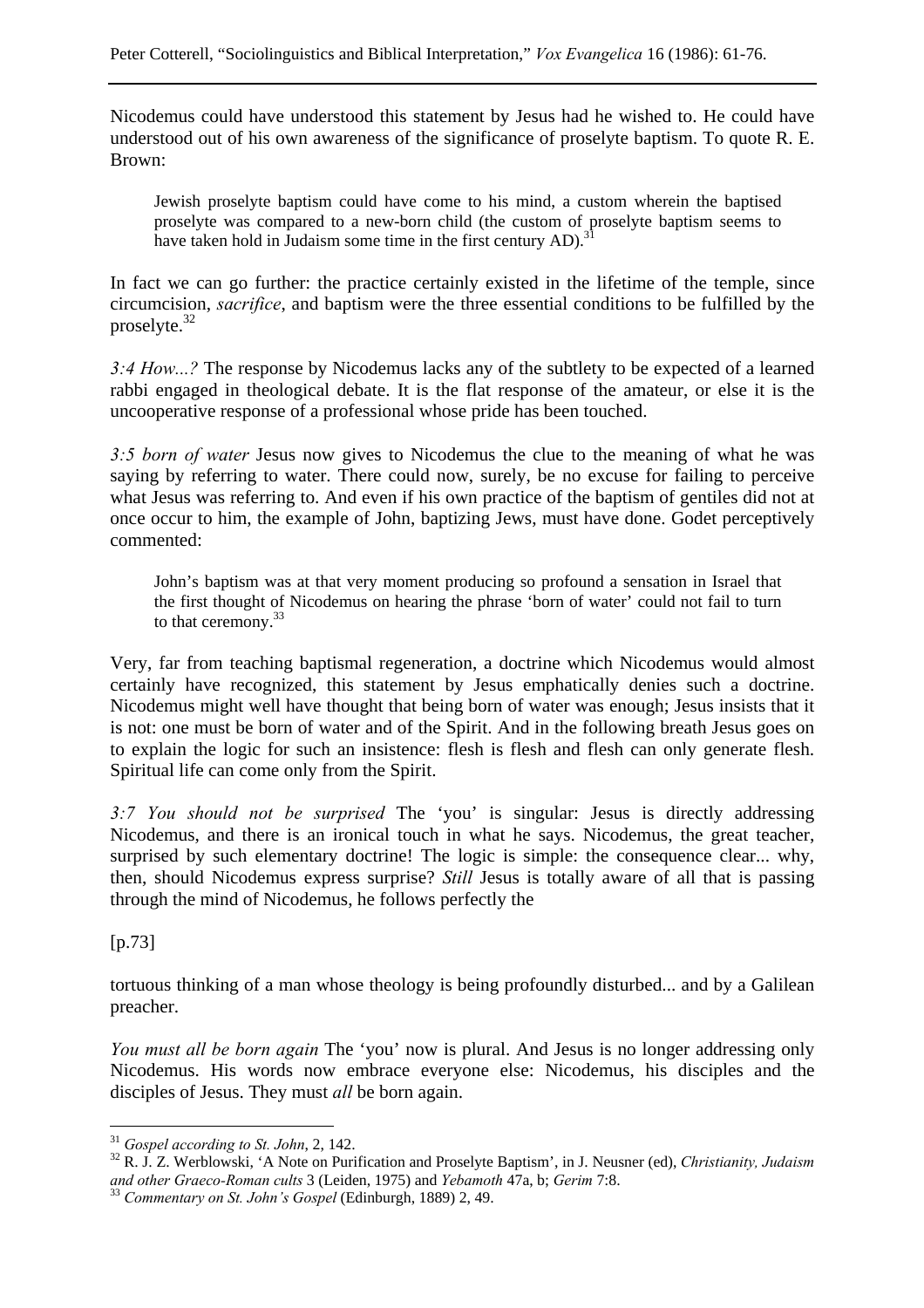*3:9 How…?* The four words in Greek might well represent a single word in the Aramaic of the original conversation. Once again it appears that Nicodemus refuses actively to further the dialogue.

*3:10 Are you Israel's teacher?* Literally 'the teacher...' The irony is apparent once more: is it conceivable that Nicodemus could fail to understand the almost elementary teaching offered by Jesus?

*do you not understand these things?* It is, of course, possible that the question is entirely rhetorical. But there is nothing to prevent our assuming a pause after the question, giving Nicodemus the opportunity of expressing the reason for his inability to understand what is being said. In the event there is no response to the question, and Jesus continues.

*3:11 I tell you the truth* The double *amēn* represents a solemn introduction to the climax of the conversation.

The succeeding sentences fall into three groups. The first  $(v 11)$  is in the first person plural, referring to the testimony of Jesus and his followers. The second (v 12) is in the first person singular and refers to the specific testimony of Jesus himself. The third (vv 13-15) is in an impersonal form, Jesus making an oblique identification of himself as 'Son of Man'.

*We speak of what we know* There appears to be a deliberate echoing of what Nicodemus had said patronisingly at the beginning of the conversation: *oidamen*, 'we know'. Jesus responds: 'And there are things that we know, as well'! And yet 'you people', you (plural), do not accept that testimony. Notice that this verse confirms the suggestion that both of the principals in the dialogue are accompanied by their disciples, although it must be admitted that both the 'we know' and the 'you people' could refer to groups not specifically identified and not actually present.

3:12 I have spoken to you of earthly things It is difficult, but not impossible,<sup>34</sup> to reconcile this statement with what has taken place in the dialogue thus far. It is only by courtesy that we can describe any part of the dialogue so far as dealing with *earthly things.*

But, Leon Morris notwithstanding,  $35$  it is more natural to refer these words to a previous encounter between Jesus and Nicodemus. Not, obviously, an encounter in any way parallel to this encounter, but it seems entirely possible that Nicodemus and his disciples had at some point already heard Jesus preaching in Jerusalem, and, indeed, that it was precisely such an encounter that had led to his coming to Jesus, formally, on the present occasion.

[p.74]

 $\overline{a}$ 

It is not the intention of this paper to cover the exegesis of themes already adequately dealt with in the commentaries. It appears to me that the record of the conversation ends at 3:15, and the remainder of the chapter represents editorial comment. Jesus not infrequently referred to himself as Son of Man, and we may, therefore, assign verses 13-15 to him. But the first person disappears from verse 16 onwards and this would suggest the end of dialogue and the beginning of editorial comment.

<sup>34</sup> See R. E. Brown's comments *ad loc*. 35 *Gospel according to John*, 222.